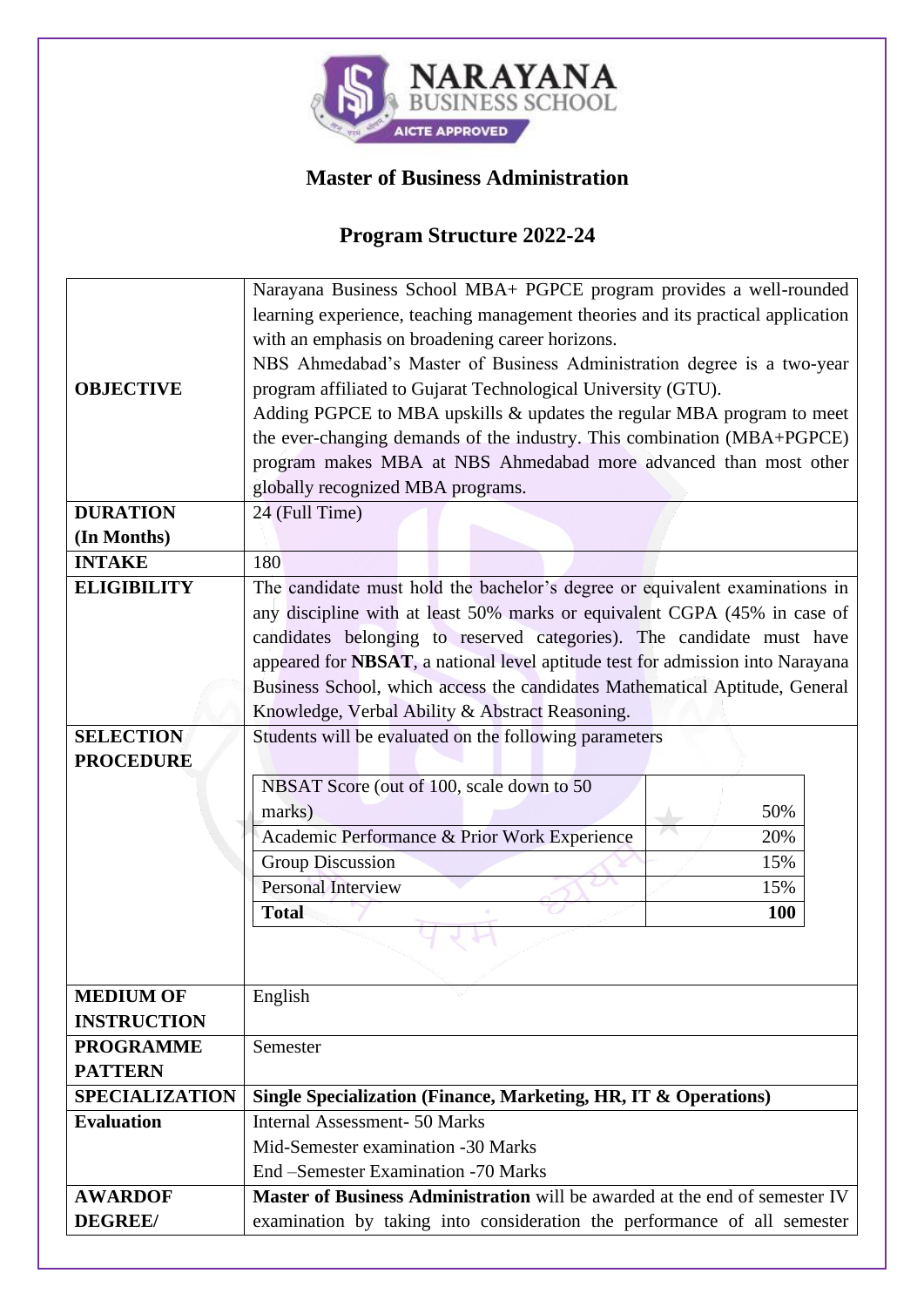| <b>NARAYANA</b><br><b>BUSINESS SCHOOL</b> |  |
|-------------------------------------------|--|
| <b>AICTE APPROVED</b>                     |  |

examinations after obtaining minimum CGPA of 4 out of maximum of 10 CGPA.

| <b>PROGRAM SUMMARY</b> |                      |      |     |      |                    |  |  |  |  |
|------------------------|----------------------|------|-----|------|--------------------|--|--|--|--|
| <b>SEMESTER</b>        | <b>TOTAL CREDITS</b> | E    | M   |      | <b>TOTAL MARKS</b> |  |  |  |  |
| <b>SEMESTER - I</b>    | 30                   | 540  | 210 | 350  | 1100               |  |  |  |  |
| <b>SEMESTER - II</b>   | 30                   | 540  | 210 | 350  | 1100               |  |  |  |  |
| <b>SEMESTER - III</b>  | 32                   | 750  | 180 | 420  | 1350               |  |  |  |  |
| <b>SEMESTER - IV</b>   | 20                   | 420  | 120 | 260  | 800                |  |  |  |  |
| <b>SUMMARY</b>         | 112                  | 2250 | 720 | 1380 | 4350               |  |  |  |  |

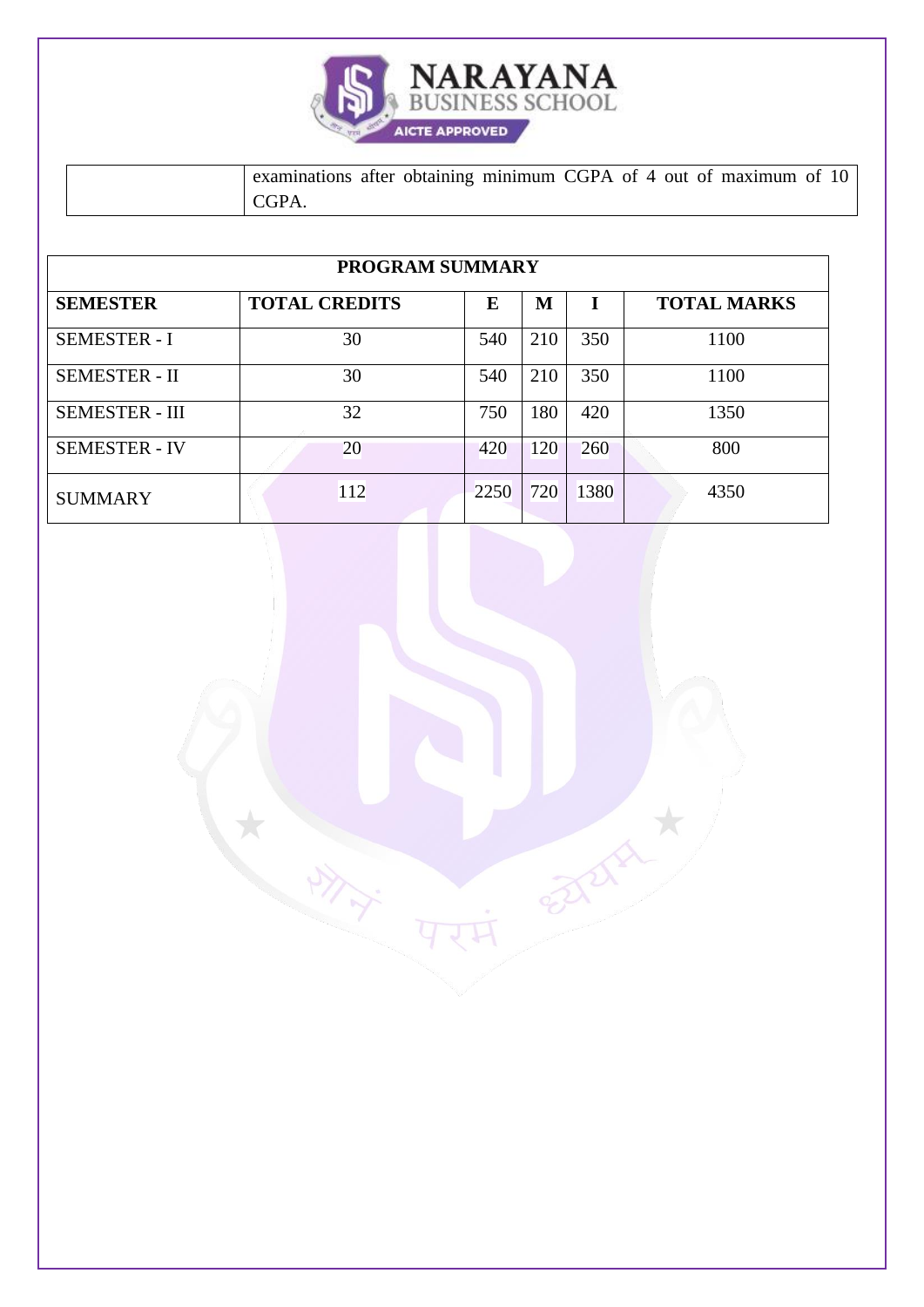

| <b>SEMESTER 1 - CORE COURSES</b> |                                                  |                |    |                              |    |              |  |  |
|----------------------------------|--------------------------------------------------|----------------|----|------------------------------|----|--------------|--|--|
| <b>COURSE</b><br><b>CODE</b>     | <b>COURSE NAME</b>                               | <b>CREDIT</b>  | E  | M                            |    | <b>TOTAL</b> |  |  |
| 4519201                          | Management Accounting (MA)                       | 4              | 70 | 30                           | 50 | 150          |  |  |
| 4519202                          | Economics for Manager (EFM)                      | 4              | 70 | 30                           | 50 | 150          |  |  |
| 4519203                          | Managerial Communication (MC)                    | 4              | 70 | 30                           | 50 | 150          |  |  |
| 4519204                          | Organizational Behavior (OB)                     | $\overline{4}$ | 70 | 30                           | 50 | 150          |  |  |
| 4519205                          | Business Ethics & Corporate<br>Governance (BECG) | 4              | 70 | 30                           | 50 | 150          |  |  |
| 4519206                          | <b>Management Information Systems</b><br>(MIS)   | $\overline{4}$ | 70 | 30                           | 50 | 150          |  |  |
| 4519207                          | <b>Business Statistics (BS)</b>                  | $\overline{4}$ | 70 | 30                           | 50 | 150          |  |  |
| 4519208                          | Developing Contributory Skills - I               | $\overline{2}$ | 50 | $\Omega$                     | 0  | 50           |  |  |
|                                  | <b>Total credits</b>                             | 30             |    | <b>Total</b><br><b>Marks</b> |    | 1100         |  |  |

| <b>SEMESTER 2 - CORE COURSES</b> |                                                   |                |    |                              |    |              |  |  |
|----------------------------------|---------------------------------------------------|----------------|----|------------------------------|----|--------------|--|--|
| <b>COURSE</b><br><b>CODE</b>     | <b>COURSE NAME</b>                                | <b>CREDIT</b>  | E  | M                            | T  | <b>TOTAL</b> |  |  |
| 4529201                          | <b>Business Analytics (BA)</b>                    | $\overline{4}$ | 70 | 30                           | 50 | 150          |  |  |
| 4529202                          | Corporate Finance (CF)                            | 4              | 70 | 30                           | 50 | 150          |  |  |
| 4529203                          | Marketing Management (MM)                         | $\overline{4}$ | 70 | 30                           | 50 | 150          |  |  |
| 4529204                          | Human Resource Management (HRM)                   | $\overline{4}$ | 70 | 30                           | 50 | 150          |  |  |
| 4529205                          | Production & Operations Management<br>(POM)       | $\overline{4}$ | 70 | 30                           | 50 | 150          |  |  |
| 4529206                          | Research Methodology (RM)                         | 4              | 70 | 30                           | 50 | 150          |  |  |
| 4529207                          | Entrepreneurship                                  | 4              | 70 | 30                           | 50 | 150          |  |  |
| 4529208                          | Developing Contributory Skills – II<br>$(DCS-II)$ | $\overline{2}$ | 50 | $\overline{0}$               | 0  | 50           |  |  |
|                                  | <b>Total Credits</b>                              | 30             |    | <b>Total</b><br><b>Marks</b> |    | 1100         |  |  |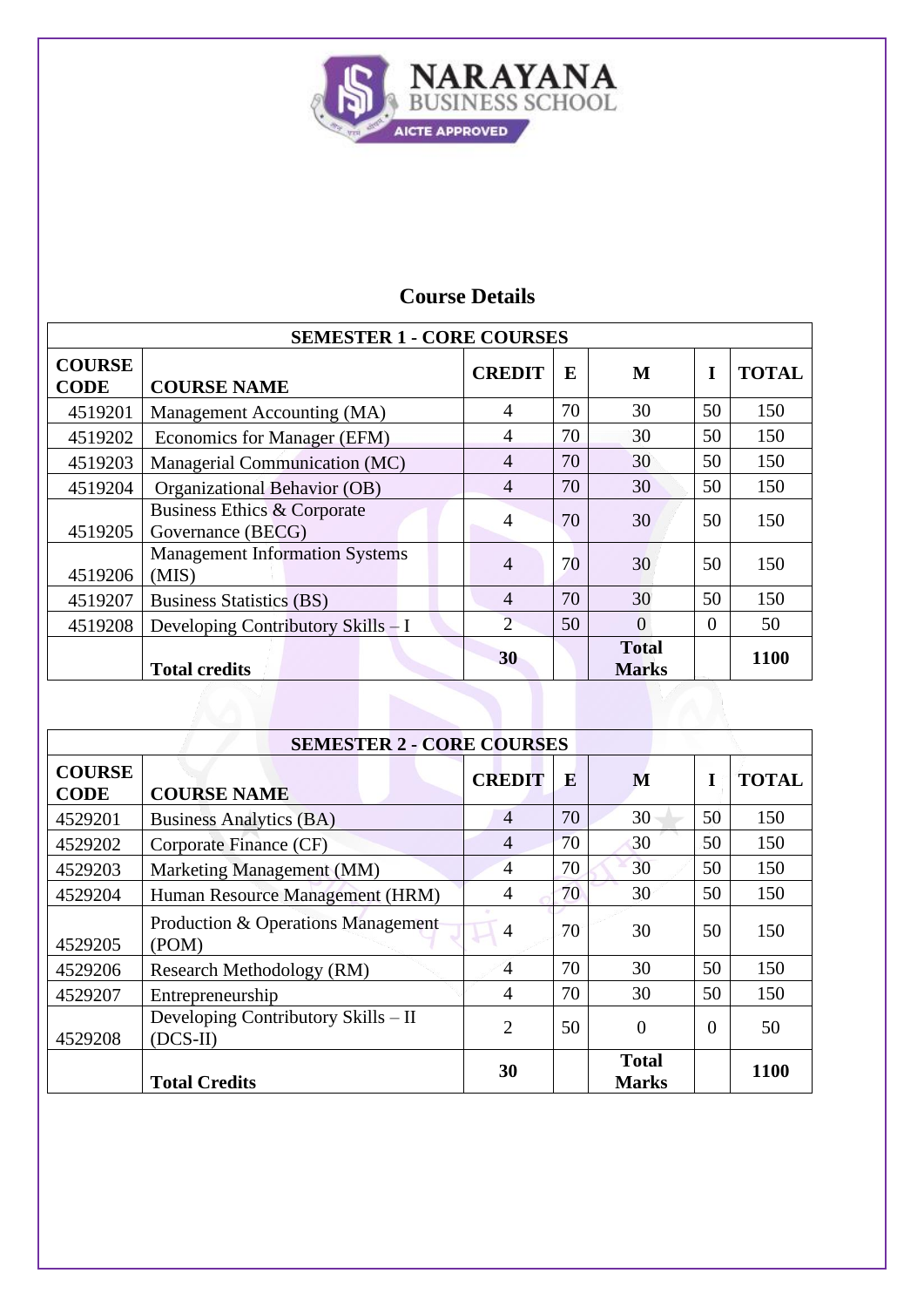

| <b>SEMESTER 3 -CORE COURSES</b> |                                                   |               |     |    |          |              |  |
|---------------------------------|---------------------------------------------------|---------------|-----|----|----------|--------------|--|
| <b>COURSE CODE</b>              | <b>COURSE NAME</b>                                | <b>CREDIT</b> | E   | M  |          | <b>TOTAL</b> |  |
| 4539200                         | <b>Summer Internship Project</b>                  | 4             | 140 |    | 60       | 200          |  |
| 4539201                         | Strategic Management (SM)                         | 4             | 70  | 30 | 50       | 150          |  |
| 4539202                         | Multidisciplinary Action Project<br>(MAP)         | 4             | 140 |    | 60       | 200          |  |
| 4539203                         | Developing Contributory Skills – III<br>(DCS-III) |               | 50  |    | $\Omega$ | 50           |  |

| <b>SEMESTER 3 - ELECTIVE COURSES - MARKETING SPECIALIZATION</b> |                                                    |               |    |    |    |              |  |
|-----------------------------------------------------------------|----------------------------------------------------|---------------|----|----|----|--------------|--|
| <b>COURSE CODE</b>                                              | <b>COURSE NAME</b>                                 | <b>CREDIT</b> | E  | M  |    | <b>TOTAL</b> |  |
| 4539211                                                         | <b>Consumer Behavior (CB)</b>                      | 4             | 70 | 30 | 50 | 150          |  |
| 4539212                                                         | <b>Integrated Marketing Communications</b><br>(MC) | 4             | 70 | 30 | 50 | 150          |  |
| 4539213                                                         | <b>Sales and Distribution Management</b><br>(SDM)  | 4             | 70 | 30 | 50 | 150          |  |
|                                                                 |                                                    |               |    |    |    |              |  |

| <b>SEMESTER 3 - ELECTIVE COURSES - FINANCE SPECIALIZATION</b> |                                                             |               |    |    |    |              |  |
|---------------------------------------------------------------|-------------------------------------------------------------|---------------|----|----|----|--------------|--|
|                                                               | <b>COURSE CODE   COURSE NAME</b>                            | <b>CREDIT</b> | E  | M  |    | <b>TOTAL</b> |  |
| 4539221                                                       | <b>Security Analysis and Portfolio</b><br>Management (SAPM) |               | 70 | 30 | 50 | 150          |  |
|                                                               | 4539222   Financial Derivatives (FD)                        |               | 70 | 30 | 50 | 150          |  |
| 4539223                                                       | <b>Insurance and Risk Management</b><br>(IRM)               |               | 70 |    | 50 | 150          |  |
|                                                               |                                                             |               |    |    |    |              |  |

| <b>SEMESTER 3 -ELECTIVE COURSES - HUMAN RESOURCE SPECIALIZATION</b> |                                                          |               |    |   |    |              |  |  |
|---------------------------------------------------------------------|----------------------------------------------------------|---------------|----|---|----|--------------|--|--|
|                                                                     | <b>COURSE CODE   COURSE NAME</b>                         | <b>CREDIT</b> | E  | M |    | <b>TOTAL</b> |  |  |
| 4539231                                                             | Change Management and Organization<br>Development (CMOD) | 4             | 70 |   | 50 | 150          |  |  |
|                                                                     | 4539232   Compensation Management (CM)                   |               | 70 |   | 50 | 150          |  |  |
|                                                                     | 4539233   Human Resource Audit (HRA)                     |               | 70 |   | 50 |              |  |  |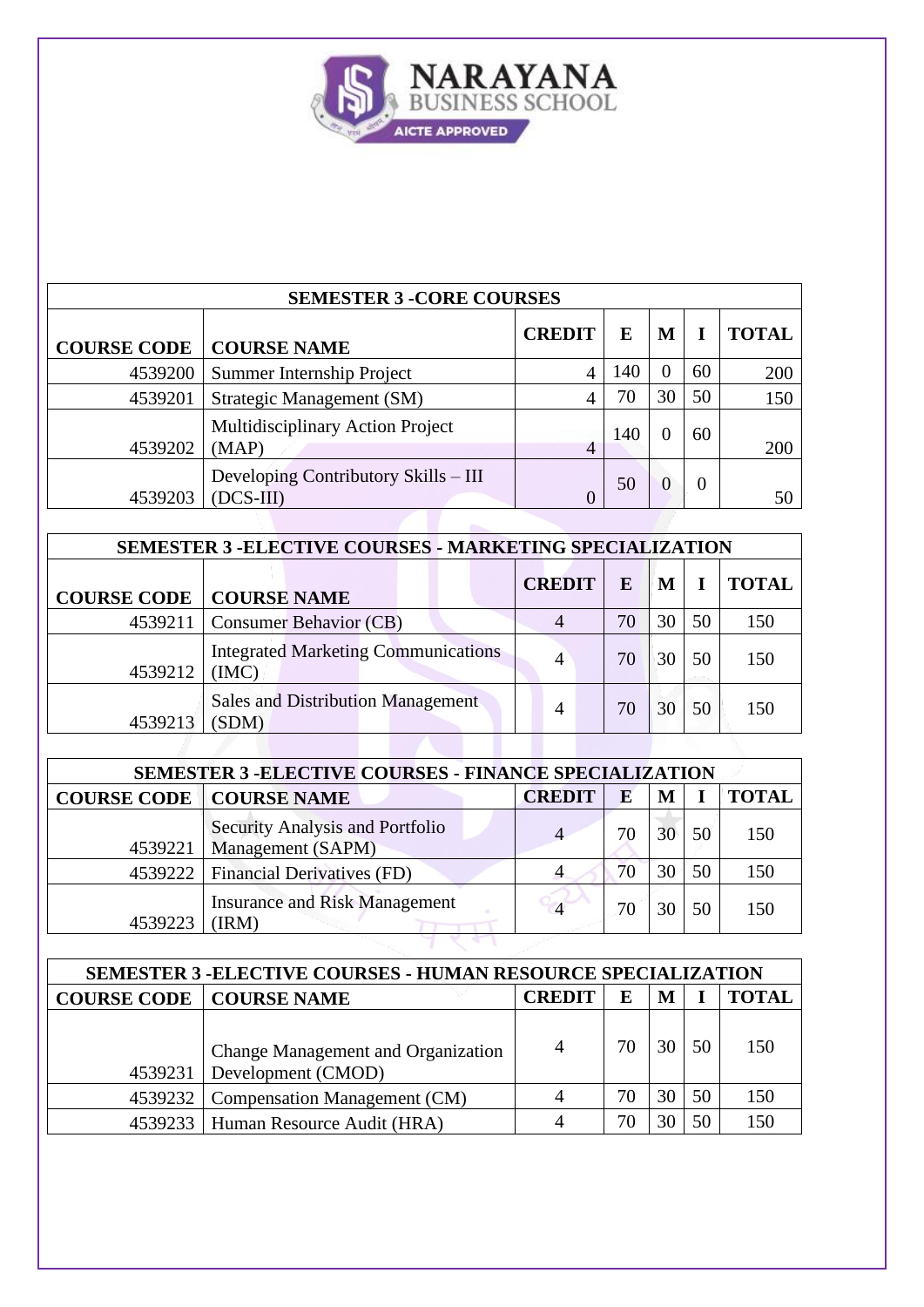| NARAYANA<br><b>BUSINESS SCHOOL</b> |
|------------------------------------|
| <b>AICTE APPROVED</b>              |

| <b>SEMESTER 3 -ELECTIVE COURSES - INFORMATION TECHNOLOGY</b>                            |                                                                     |                        |           |                 |              |              |  |  |
|-----------------------------------------------------------------------------------------|---------------------------------------------------------------------|------------------------|-----------|-----------------|--------------|--------------|--|--|
| <b>COURSE CODE</b>                                                                      | <b>COURSE NAME</b>                                                  | <b>CREDIT</b>          | $\bf{E}$  | M               | I            | <b>TOTAL</b> |  |  |
|                                                                                         |                                                                     |                        |           |                 |              |              |  |  |
| 4539251                                                                                 | Data Warehousing and Data Mining<br>(DWDM)                          | $\overline{4}$         | 70        | 30              | 50           | 150          |  |  |
| 4539252                                                                                 | Systems Analysis and Design (SAD)                                   | $\overline{4}$         | 70        | 30              | 50           | 150          |  |  |
| 4539253                                                                                 | E-Business (EB)                                                     | $\overline{4}$         | 70        | 30              | 50           | 150          |  |  |
| <b>SEMESTER 3 -ELECTIVE COURSES - PRODUCTION AND OPERATION</b><br><b>SPECIALIZATION</b> |                                                                     |                        |           |                 |              |              |  |  |
| <b>COURSE CODE</b>                                                                      | <b>COURSE NAME</b>                                                  | <b>CREDIT</b>          | ${\bf E}$ | $\mathbf M$     | $\mathbf I$  | <b>TOTAL</b> |  |  |
| 4539271                                                                                 | <b>Operations Research (OR)</b>                                     | $\overline{4}$         | 70        | 30              | 50           | 150          |  |  |
| 4539272                                                                                 | <b>Services Operations Management</b><br>(SOM)                      | $\overline{4}$         | 70        | 30              | 50           | 150          |  |  |
| 4539273                                                                                 | <b>Production Planning and Control</b><br>(PPC)                     | $\overline{4}$         | 70        | 30              | 50           | 150          |  |  |
|                                                                                         |                                                                     |                        |           |                 |              |              |  |  |
|                                                                                         | <b>SEMESTER 3 - FUNCTIONAL ELECTIVES</b>                            |                        |           |                 |              |              |  |  |
| <b>COURSE CODE</b>                                                                      | <b>COURSE NAME</b>                                                  | <b>CREDIT</b>          | E         | $\mathbf{M}$    | $\bf{I}$     | <b>TOTAL</b> |  |  |
| 4539281                                                                                 | <b>International Business (IB)</b>                                  | $\overline{4}$         | 70        | 30              | 50           | 150          |  |  |
| 4539282                                                                                 | <b>Behavioral Finance (BF)</b>                                      | $\overline{4}$         | 70        | 30              | 50           | 150          |  |  |
| 4539283                                                                                 | Managing Talent Globally (MTG)                                      | $\overline{4}$         | 70        | 30              | 50           | 150          |  |  |
| 4539284                                                                                 | Social Entrepreneurship (SE)                                        | $\overline{4}$         | 70        | 30              | 50           | 150          |  |  |
| 4539285                                                                                 | Social Entrepreneurship (SE)                                        | $\overline{4}$         | 70        | 30              | 50           | 150          |  |  |
| 4539286                                                                                 | Econometrics (E)                                                    | $\overline{4}$         | 70        | 30              | 50           | 150          |  |  |
| 4539287                                                                                 | Digital and Social Media Marketing<br>(DSMM)                        | $\overline{4}$         | 70        | 30              | 50           | 150          |  |  |
| 4539288                                                                                 | Managing Digital Innovation and<br>Transformation (MDIT)            | $\overline{4}$         | 70        | 30 <sup>1</sup> | 50           | 150          |  |  |
|                                                                                         |                                                                     |                        |           |                 |              |              |  |  |
|                                                                                         | <b>SEMESTER 3 - SECTORIAL ELECTIVES</b>                             |                        |           |                 |              |              |  |  |
| <b>COURSE CODE</b>                                                                      | <b>COURSE NAME</b>                                                  | <b>CREDIT</b>          | E         | $\mathbf M$     | I            | <b>TOTAL</b> |  |  |
| 4539291                                                                                 | Retailing and Franchising (RF)                                      | 4                      | 70        | 30              | 50           | 150          |  |  |
| 4539292                                                                                 | Financial Markets and Services (FMS)                                | $\overline{4}$         | 70        | 30              | 50           | 150          |  |  |
| 4539293                                                                                 | <b>Management of Industrial Relations</b><br>and Labor Laws (MIRLL) | $\overline{4}$         | 70        | 30              | 50           | 150          |  |  |
|                                                                                         | Tourism and Hospitality Management                                  | $\boldsymbol{\Lambda}$ | 70        |                 | $30 \mid 50$ | 150          |  |  |

4539295 Social Media Analytics (SMA)<br>4 70 30 50 150<br>4 70 30 50 150

 $4$  70 30 50 150

4539294

(THM)

 $4539296$  EXIM Procedures (EXIM)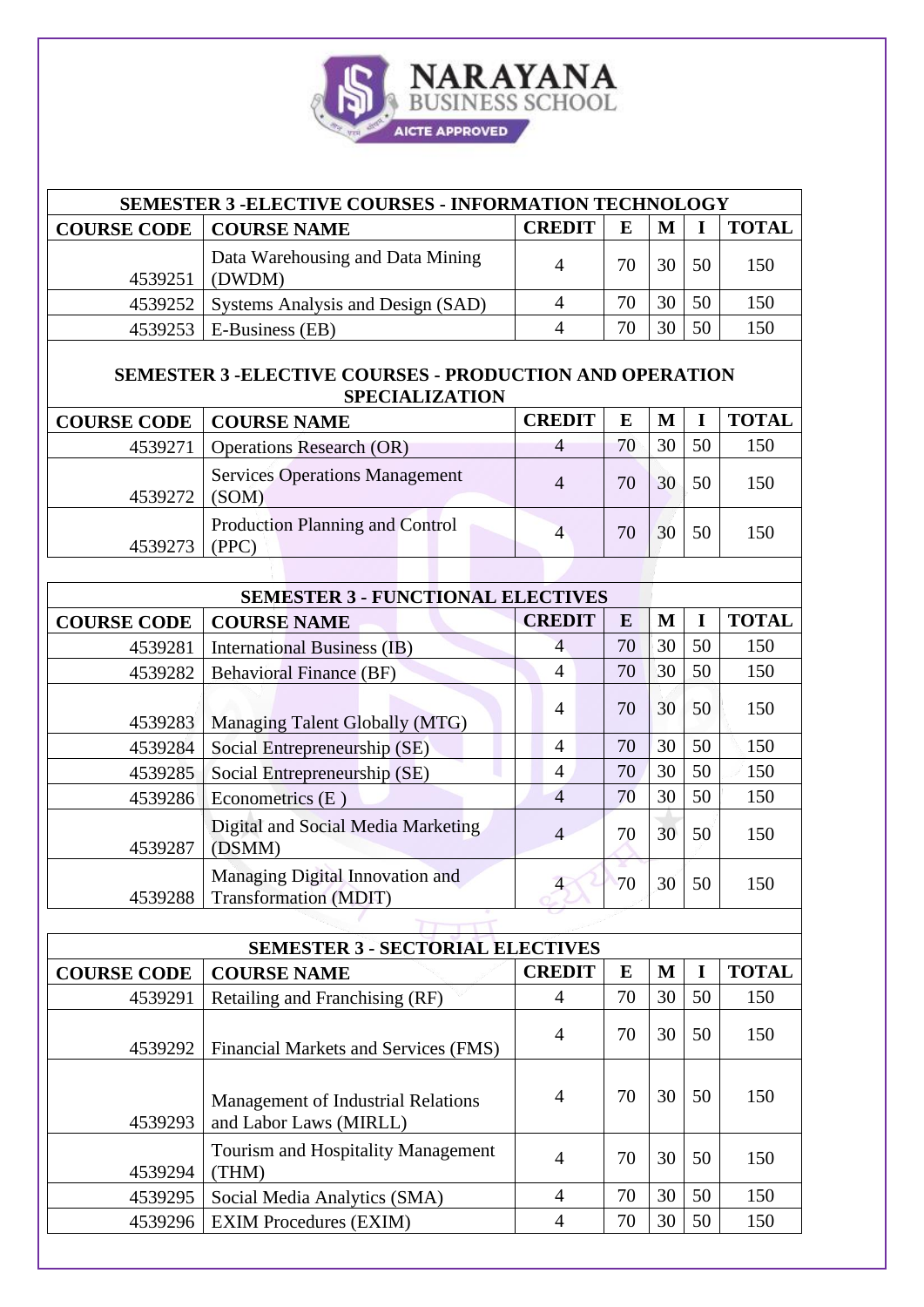

| Logistics and Supply Chain<br>4539297<br>Management (LSCM) |  | 70 | $\sim$ | 50 |  |
|------------------------------------------------------------|--|----|--------|----|--|
|------------------------------------------------------------|--|----|--------|----|--|

| <b>SEMESTER 4 - CORE COURSES</b> |                            |               |     |   |    |              |
|----------------------------------|----------------------------|---------------|-----|---|----|--------------|
| <b>COURSE</b><br><b>CODE</b>     | <b>COURSE NAME</b>         | <b>CREDIT</b> |     | M |    | <b>TOTAL</b> |
| 4549201                          | Comprehensive Project (CP) |               | .40 |   | 60 | 200          |
|                                  |                            |               |     |   |    |              |

|                              | <b>SEMESTER 4 - ELECTIVE COURSES - MARKETING SPECIALIZATION</b> |               |    |    |    |              |
|------------------------------|-----------------------------------------------------------------|---------------|----|----|----|--------------|
| <b>COURSE</b><br><b>CODE</b> | <b>COURSE NAME</b>                                              | <b>CREDIT</b> | E  | M  |    | <b>TOTAL</b> |
|                              | 4549211   Product and Brand Management (PBM)                    | 4             | 70 | 30 | 50 | 150          |
|                              | 4549212   Services Marketing (SM)                               |               | 70 | 30 | 50 | 150          |

| <b>SEMESTER 4 - ELECTIVE COURSES - FINANCE SPECIALIZATION</b> |                                                |               |    |    |    |              |  |
|---------------------------------------------------------------|------------------------------------------------|---------------|----|----|----|--------------|--|
| <b>COURSE</b><br><b>CODE</b>                                  | <b>COURSE NAME</b>                             | <b>CREDIT</b> | E  | M  |    | <b>TOTAL</b> |  |
|                                                               | 4549221   International Finance (IF)           |               | 70 | 30 | 50 | 150          |  |
| 4549222                                                       | Corporate Restructuring and Valuation<br>(CRV) |               | 70 | 30 | 50 | 150          |  |
|                                                               |                                                |               |    |    |    |              |  |

|                              | <b>SEMESTER 4 - ELECTIVE COURSES - HUMAN RESOURCE SPECIALIZATION</b> |               |    |    |    |              |
|------------------------------|----------------------------------------------------------------------|---------------|----|----|----|--------------|
| <b>COURSE</b><br><b>CODE</b> | <b>COURSE NAME</b>                                                   | <b>CREDIT</b> | E  | M  |    | <b>TOTAL</b> |
| 4549231                      | Performance Management (PM)                                          |               | 70 | 30 | 50 | 150          |
| 4549232                      | Human Resource Planning & Development<br>(HRPD)                      |               | 70 | 30 | 50 | 150          |

| <b>SEMESTER 4 - ELECTIVE COURSES - INFORMATION TECHNOLOGY</b><br><b>SPECIALIZATION</b> |                                             |               |    |            |    |       |
|----------------------------------------------------------------------------------------|---------------------------------------------|---------------|----|------------|----|-------|
| <b>COURSE</b><br><b>CODE</b>                                                           | <b>COURSE NAME</b>                          | <b>CREDIT</b> | F. | $M \mid I$ |    | TOTAL |
| 4549251                                                                                | Cyber Security and IT Governance<br>(CSITG) |               | 70 | 30         | 50 | 150   |
|                                                                                        | 4549252   Cloud Computing (CC)              |               | 70 | 30         |    | 150   |